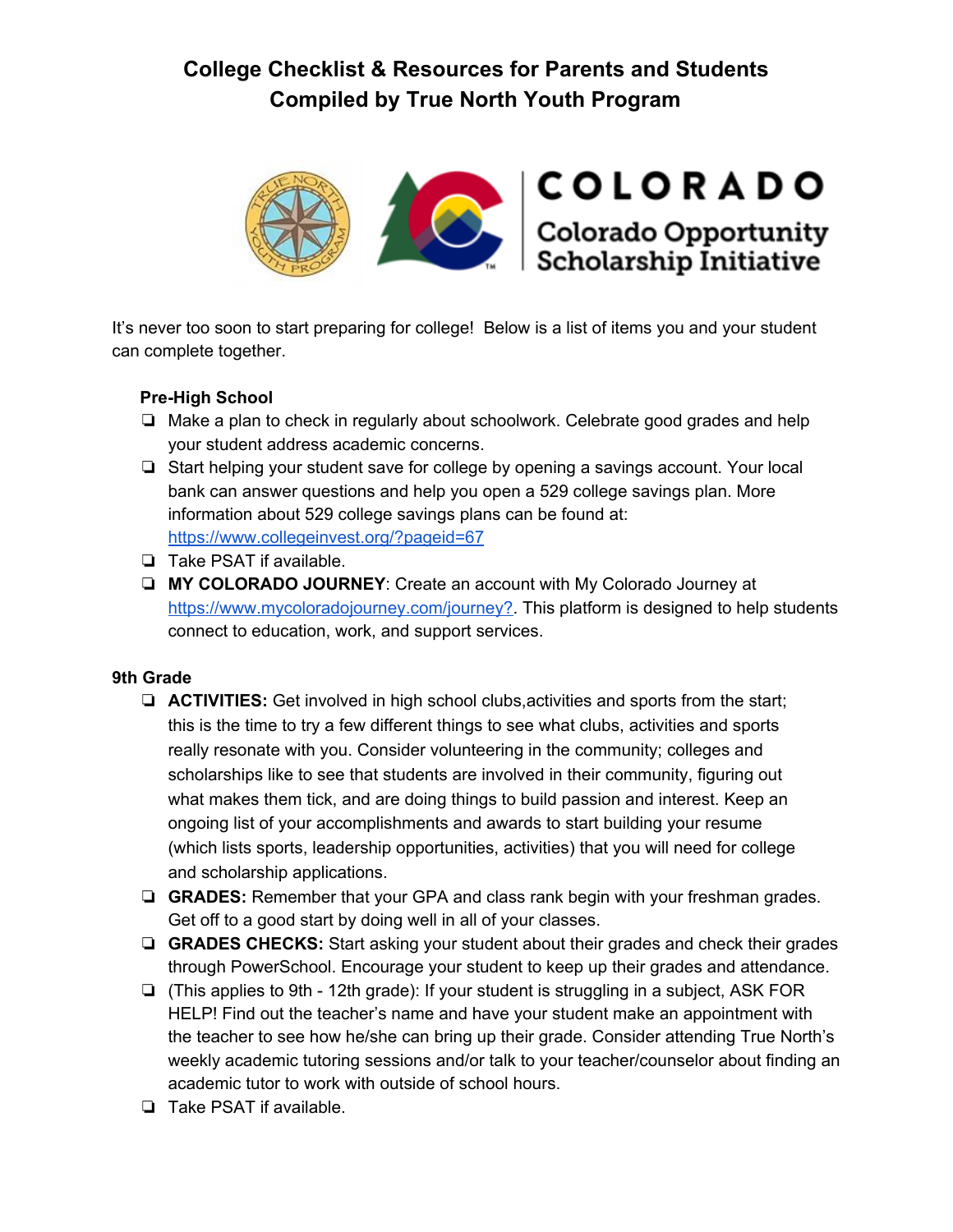- ❏ Continue saving for college.
- ❏ **COLLEGE FAIR:** Consider attending the workshops at the [Western](http://www.cwscollegefair.org/) Slope College [Fair](http://www.cwscollegefair.org/) in Aspen as a family. This event is held annually, the first Sunday in October. Alternatively, ask your counselor if your school provides transportation to the fair.
- ❏ **COLLEGE COUNSELOR:** If you or your parents have any early questions about the college application process, don't hesitate to talk to your school counselor or True North

### **10th Grade**

- ❏ **LEADERSHIP:** Being a leader in an activity or group shows you have worked hard, are dedicated and can work as a team member. Start a new club, head up a community service project, or run for student government.
- ❏ Encourage your student to take the PSAT, and then make an extra effort to study for those areas where they are weakest. Test scores and grades matter to colleges and scholarship funders.
- ❏ Continue saving for college.
- ❏ **CLASSES:** Take the most rigorous classes possible.

#### **11th Grade**

- ❏ **CAREER RESEARCH:** Shadow for a day or do a short internship with a professional in a field you're considering.
- ❏ **TEST PREP:** Start preparing in August for the SAT or ACT.
- ❏ **MAKE AN APPOINTMENT:** Meet with your college counselor to discuss college applications.
- ❏ Check in with True North Youth Program and with your librarian at your local library to search for available scholarships and other financial aid.
- ❏ **STANDARDIZED TESTS:** You should probably take the SAT or ACT in December and will be taking the state-mandated SAT in April. Mark the date on your calendar and make sure you have a good night's sleep and a good meal the night before! Students on free/reduced lunch should consider talking to your counselor about a fee waiver.
- ❏ Continue saving for college.
- ❏ If you are staying in Colorado for college, make sure you have registered for the College Opportunity Scholarship Fund, a financial incentive program created by the state of Colorado, applied toward each college credit hour. True North can assist with this.

#### **The Summer Before 12th Grade**

- ❏ Visit local colleges together if possible. Make the most of your trip by visiting this site: <https://bigfuture.collegeboard.org/find-colleges/campus-visit-guide/campus-visit-checklist>
- ❏ You can also take a virtual tour of each college. Learn more at: [https://bigfuture.collegeboard.org/find-colleges/campus-visit-guide/10-ways-to-learn-abo](https://bigfuture.collegeboard.org/find-colleges/campus-visit-guide/10-ways-to-learn-about-colleges-online) [ut-colleges-online](https://bigfuture.collegeboard.org/find-colleges/campus-visit-guide/10-ways-to-learn-about-colleges-online)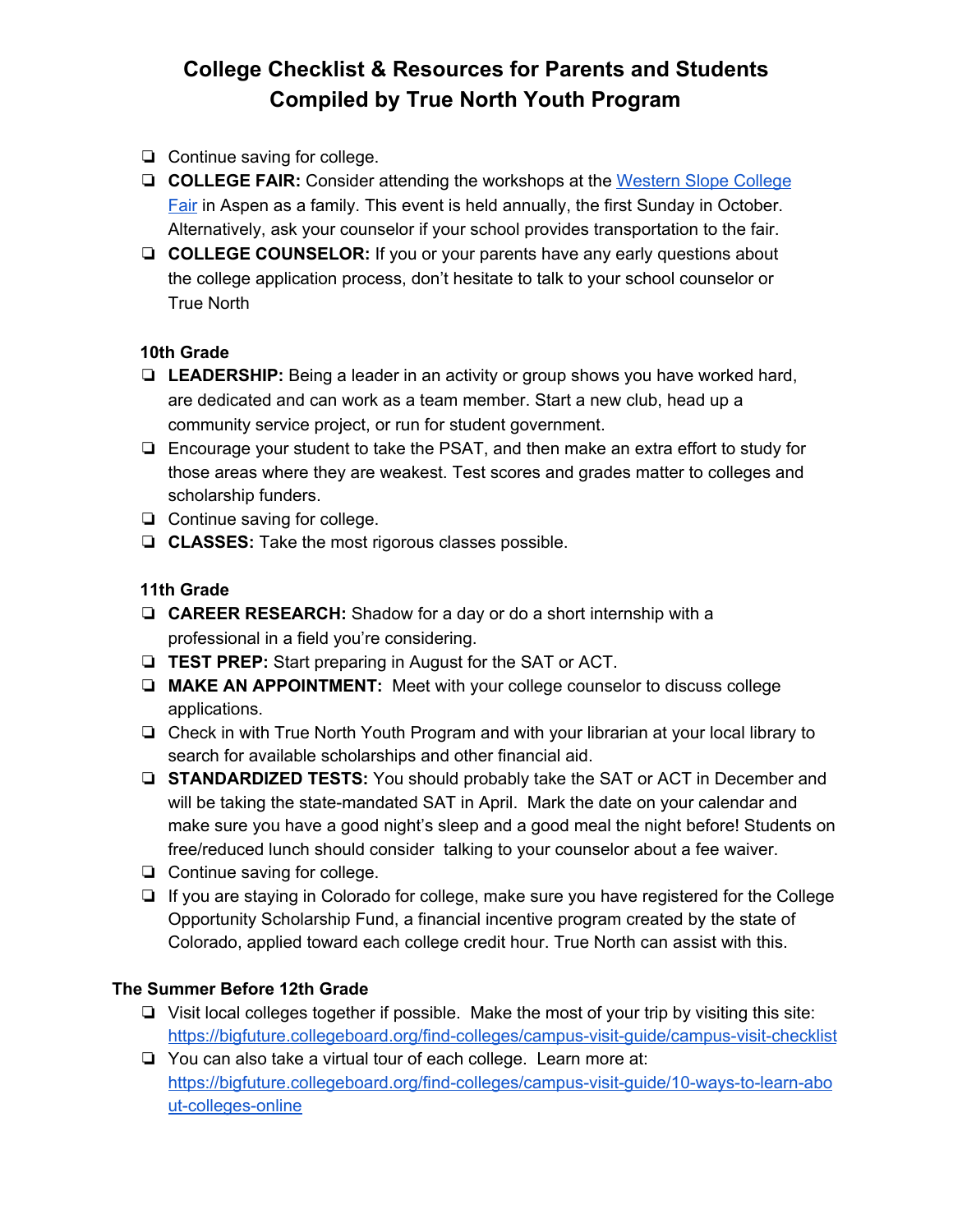- ❏ In addition to visiting colleges you are interested in, consider attending an academically enriching summer program, seek an internship or get a job.
- ❏ Start applying for colleges in July/August

### **12th Grade**

- ❏ **MEET in person** with your High School Guidance Counselor to discuss applying to colleges.
- ❏ Talk to your counselor about the best way to access school transcripts, and, as applicable, counselor reports and teacher recommendations.
- ❏ **RECOMMENDATIONS:** If you have not gotten your teacher recommendations yet, plan to do that in the fall.
- ❏ **FILE FAFSA:** Federal [Student](https://studentaid.ed.gov/about) Aid, a part of the U.S. Department of Education, is the largest provider of student financial aid in the nation. To be eligible for financial aid (which includes grants, work-study opportunities and student loans), you must file electronically the Free Application for Federal Financial Aid (FAFSA). Everyone planning to attend college is strongly encouraged to apply. Even if you may not qualify for federal aid, FAFSA is also used to qualify for college specific financial aid. Pay attention to financial aid deadlines as they can sneak up on students and parents. Students and parents much each complete the FAFSA (fafsa.ed.gov) and you can submit starting on October 1st. FAFSA will determine how much you are eligible for in grants (grants do not have to be paid back) and loans (some of which are special low-interest), and will help your family determine an "EFC" or Expected Family Contribution.
- ❏ Students and parents complete the FAFSA together. This is a very useful FAFSA checklist in both English and Spanish: [https://drive.google.com/file/d/0B9VBI1r6qumPSjZqNE1nWUFPMW05ZVVtRXZfZVZKU](https://drive.google.com/file/d/0B9VBI1r6qumPSjZqNE1nWUFPMW05ZVVtRXZfZVZKUzBvZkhB/view?usp=sharing) [zBvZkhB/view?usp=sharing](https://drive.google.com/file/d/0B9VBI1r6qumPSjZqNE1nWUFPMW05ZVVtRXZfZVZKUzBvZkhB/view?usp=sharing)
- ❏ Some students may also have to complete the CSS Profile. Check prospective college financial aid websites to learn what each college requires.
- ❏ True North Youth Program is happy to talk to both students and parents if they have questions or concerns about completing or filing the FAFSA financial aid form. Every circumstance is different, so please contact us. The FAFSA financial aid form must be completed by both the student and the parent.
- ❏ If your student qualifies for ASSET, DACA, or is undocumented, please visit the following site to learn about financial aid options for your student: <https://www.ciccoloradoasset.org/>
- ❏ Continue saving for college.
- ❏ Many local organizations give scholarships to HIGH SCHOOL seniors but are much less likely to give scholarships to students who have taken a gap year See